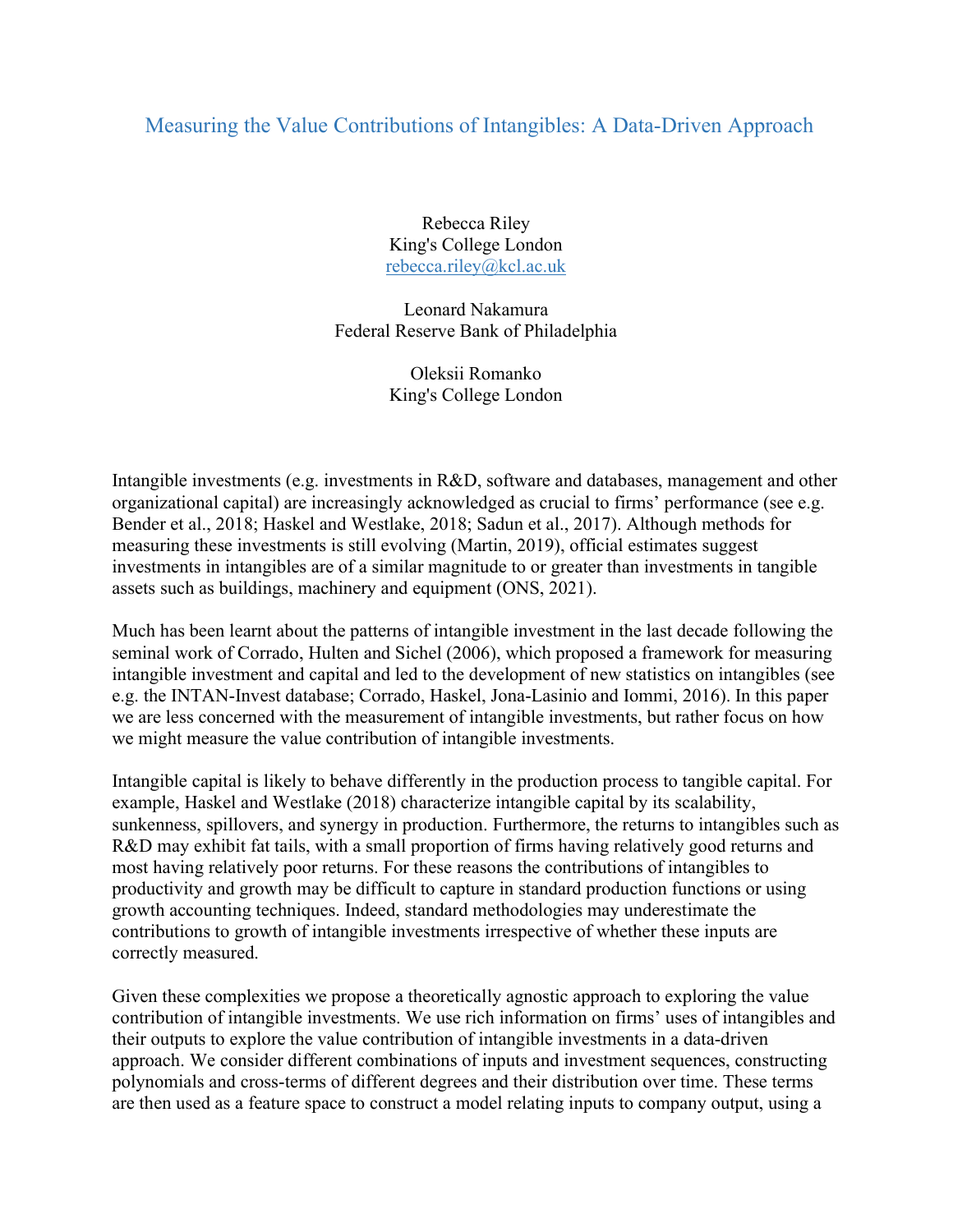non-parametric datadriven approach. We consider generalized additive models, Bayesian averaging of classical estimates (Sala-i-Martin, Doppelhofer and Miller, 2004) and modern datascience extreme gradient boosting models, XGBoost (Nielsen, 2016).

Our main dataset is the UK Annual Business Survey and Annual Respondents Database X covering approximately 50,000 businesses and around two thirds of employees in the UK nonfarm nonfinancial business sector. These datasets include information on firms' employment, output, use of intermediate inputs and capital expenditures. We use the information in these datasets on firms' capital expenditures on software and databases and their intermediate expenditures on advertising and marketing, as well as computer and telecommunication services. Firms' R&D expenditures are linked from the Business Expenditure on Research and Development survey. This information gives us a rich picture of firms' use of intangibles. We also explore information on management practices from the UK Management Practices Survey and the UK Management and Expectations Survey, although these are available only for very recent years.

We limit our attention to firms that had at least 400 employees at some point during the period 2002 to 2019; expenditures and investments in digital and intangibles are often unrecorded for smaller firms and the longitudinal dimension is sparse for smaller firms. Our sample includes more than 9,000 unique firms and more than 84,000 firm-year observations in total. The longitudinal aspect of our data allows us to identify high growth and shrinking firms. Investments in intangible assets are highly skewed, with relatively few firms making large investments in software and R&D. Expenditures on digital services are more evenly distributed across firms than investments in intangibles, although these too are right-skewed. R&D expenditures co-occur with software and branding investments.

Using this rich dataset on firm performance and investments in intangibles, we find that flexible modelling approaches outperform standard production function specifications in terms of their ability to explaining the variation in productivity across firms. We find that intangible investments typically affect production in synergy with other production inputs. Digital expenditures are an important feature of higher productivity performance throughout the productivity distribution. R&D and branding investment distinguish the top performers from the rest. Our results point to the importance of extending existing frameworks for measuring the productivity contributions of intangible assets.